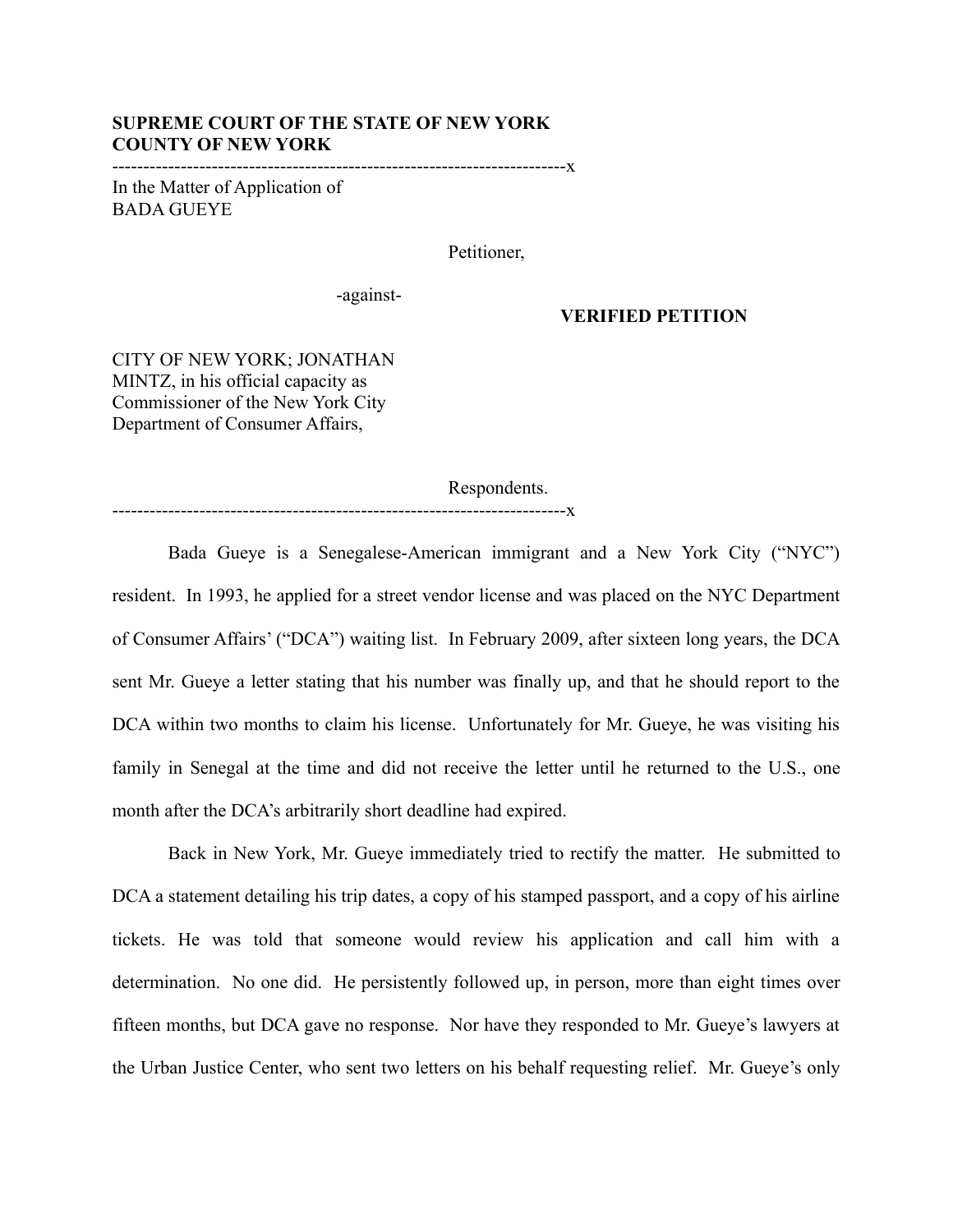option is to file this proceeding in hopes he will finally be granted his street vendor license so that he may pursue his chosen livelihood.

As such, Petitioner Bada Gueye, by his attorney, the Urban Justice Center, for his Verified Petition to this Court, respectfully alleges as follows:

1. Petitioner is a 50 year-old legal permanent resident and a NYC resident, who has been waiting for a general vendor license for over seventeen years.

2. Respondent, the City of New York, is an incorporated municipality in the State of New York.

3. Respondent, Jonathan Mintz, is the Commissioner of the New York City Department of Consumer Affairs.

4. In 1993, Petitioner applied for a general vendor license. He was placed on the 1993 General Vendor Waiting List. Mr. Gueye's waiting list number was #2694.

5. Around February 03, 2009, Petitioner received a letter from the Respondent advising him of his opportunity to apply for a general vendor license, at his permanent home address in NYC. A copy of the letter is attached hereto as Exhibit A.

6. Petitioner was in Senegal visiting his family from January 18, 2009 through May 06, 2009.

7. Upon his return to NYC, Petitioner reviewed the letter informing him his number was off the waiting list and that he could now apply for a general vendor license. He immediately filed his application in person at the DCA Licensing Center on May 07, 2009. Respondent informed Petitioner that he had failed to meet the April 02, 2009 deadline. Petitioner explained he was out of the country visiting Senegal. DCA Community Associate Luis Duprey,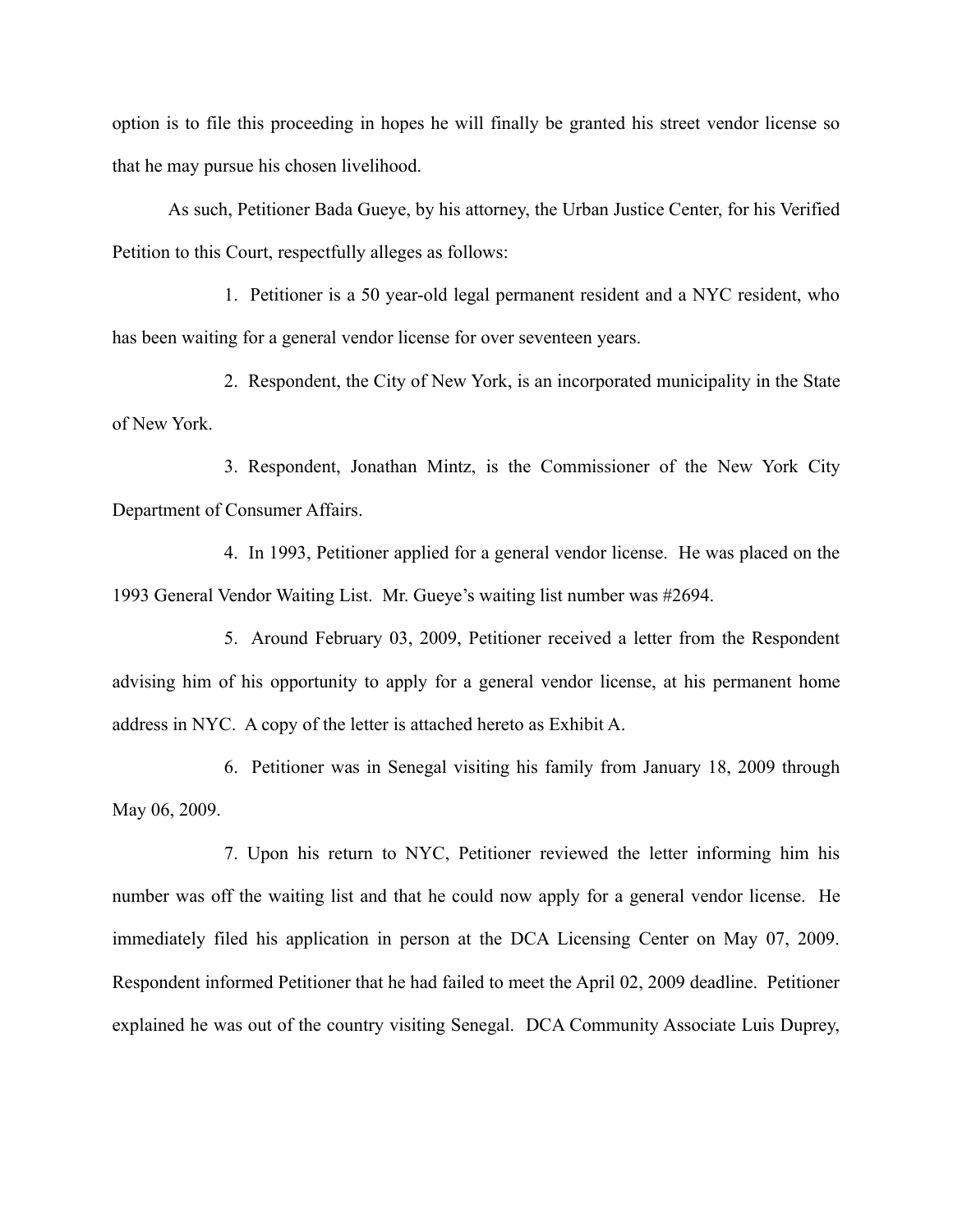informed Petitioner that he should bring a copy of his passport, airline tickets and a statement for "the Director's review."

8. The next day, on May 08, 2009, Petitioner submitted a copy of his passport, airline tickets and a written letter summarizing his travel, along with his general vendor license application, to Respondent's officers. Respondent informed him that "the Director" would call Petitioner with a resolution. A copy of Petitioner's travel itinerary and passport with date of entry stamps are attached hereto as Exhibit B.

9. Around the end of May 2009, Petitioner went in person to the DCA Licensing Center for a determination on his general vendor license application, but was told the Director had not yet reviewed his application.

10. One month later, around July 2009, Petitioner again went in person to the Licensing Center to follow up on his application. Respondent then told him that the agency was facing a "hard time" and was "very busy." Petitioner was told to follow up again in February 2010.

11. In February 2010, Petitioner again followed up in person at the DCA Licensing Center. He was told that there was no determination yet, but that the Director will review his case. Petitioner inquired if he should hire a lawyer. Respondent replied that no lawyer was necessary, but that the DCA would call him with a determination.

12. Petitioner repeatedly sought review and resolution on the status of his general vendor license application and travel verification several more times, but did not receive any responses from the Respondent.

13. In May 2010, Petitioner again sought a determination on his general vendor license application. Respondent then asked him to provide another copy of his passport, airline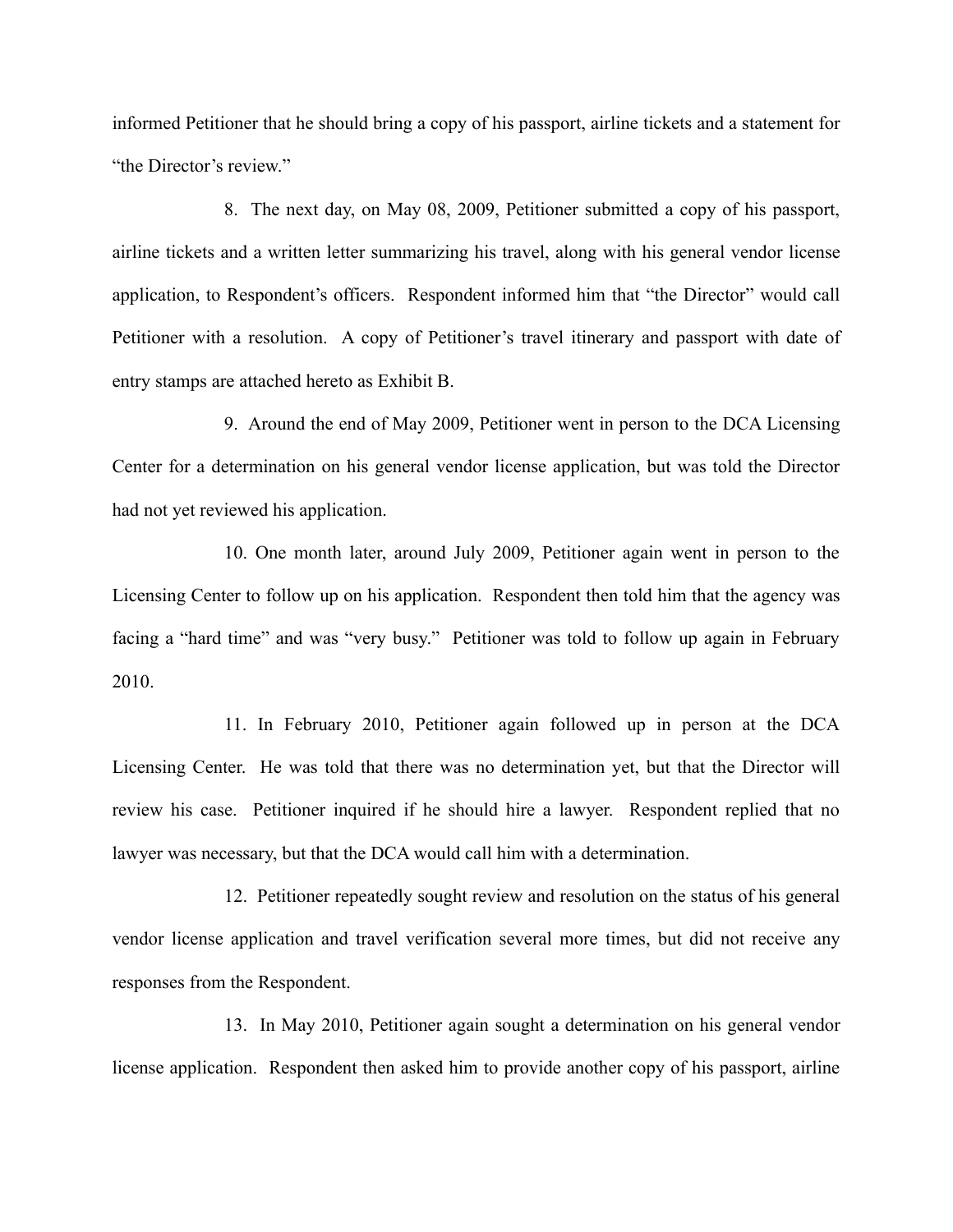ticket, and statement for review. Ms. Gotay, the Deputy Director of Special Applications at the DCA assured Petitioner that the agency would review his application and call him with a resolution.

14. Around June 03, 2010, Petitioner's attorney sent a letter to the Respondent, but did not receive any response. A copy of the letter is attached hereto as Exhibit C.

15. In September 2010, Petitioner again followed up in person at the DCA Licensing Center, and did not receive any response.

16. Around September 08, 2010, Petitioner's attorney sent a second letter to Respondent, seeking a response regarding the status of Petitioner's general vendor license application by October 1, 2010 and threatening legal action, but did not receive any response. A copy of the letter is attached hereto as Exhibit D.

17. Petitioner waited sixteen years to get off the general vendor license waiting list. Petitioner has waited an additional year and one half from the time his number came off the waiting list continuing to the present time. Petitioner's waiting period of over seventeen years amounts to an egregious interference bearing a significant burden on Petitioner's livelihood and right to freely work.

18. Respondent is equitably estopped from preventing Petitioner from receiving his general vending permit because of the DCA's own continuing delay in providing Petitioner with a determination on his general vendor license application and travel verification. Respondent never informed Petitioner that any travels extending beyond two months could potentially jeopardize his ability to submit a general vendor license. Petitioner's permanent address has not changed since 1993, so he did not fail any obligation he had to change his address with the DCA.